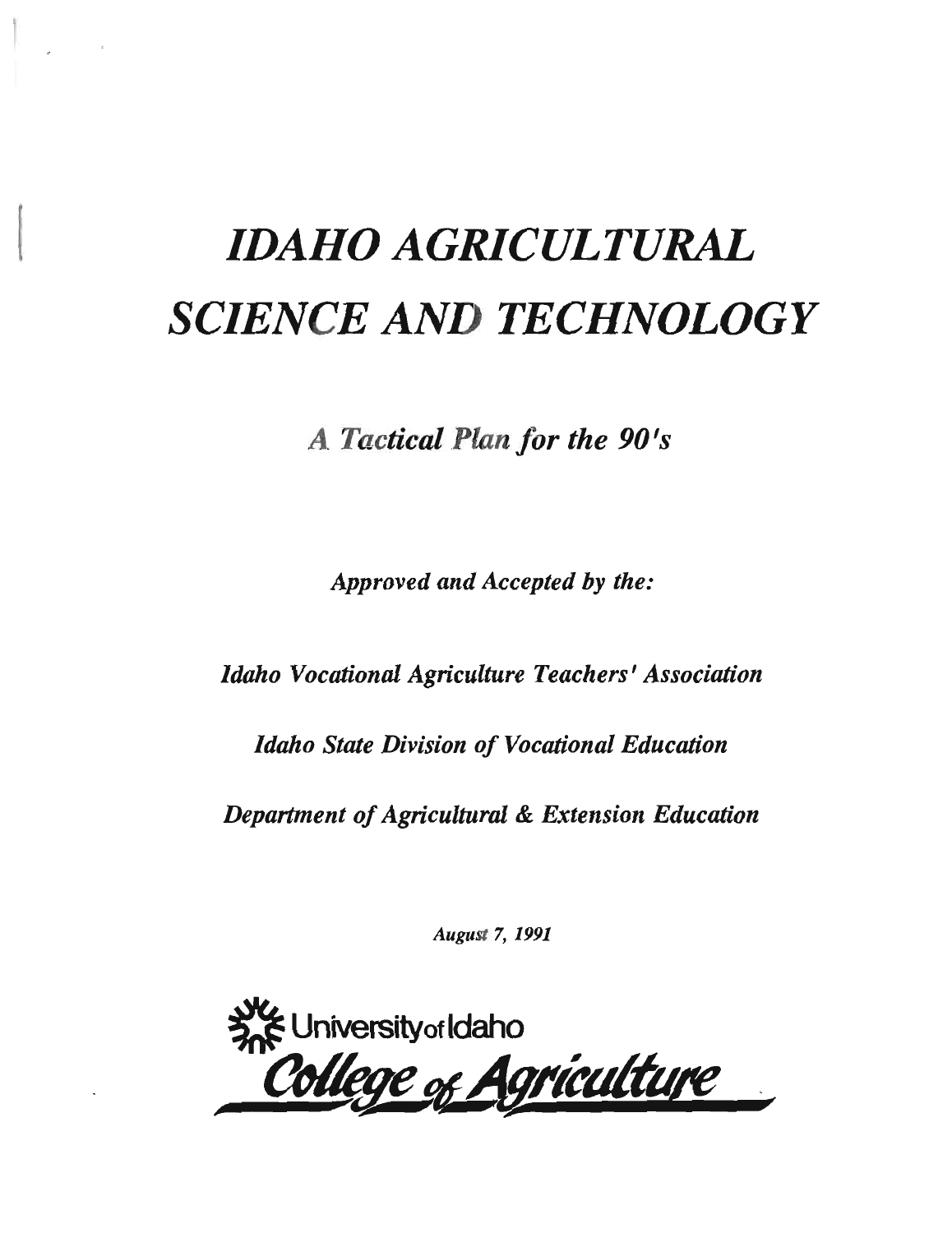#### **INTRODUCTION**

Agriculture is a dynamic industry. It has been changing throughout recorded history but especially during the last decade. The development of new agricultural technologies has been responsible for bringing many new methods into practice. Production yields have increased, hand labor has been replaced by machine labor, farm sizes have increased and the farm population has decreased. All of these changes have had impacts on agricultural education at the secondary level.

Original legislation which created secondary agricultural education programs (Smith-Hughes Act) was designed to train boys to go back to the farm. Our mission today has expanded. We must provide educational experiences to young men and women which lead to professional careers in the industries and agencies related to agriculture. The curriculum will continue to provide learning experiences for those who plan careers in production agriculture/farming, but it also addresses professional agricultural careers.

Science plays an important role in agriculture. Most of the new agricultural technologies have come from attempts to apply scientific research to practical applications in agriculture. The new curriculum places greater emphasis on the science of agriculture. The slogan adopted by agricultural educators at the 1988 National AgriScience Conference is appropriate to the new curriculum; *Today's Science* - *Tomorrow's Agriculture.* 

The courses outlined in The Idaho Agricultural Science and Technology Curriculum have been identified by name and number. These courses are approved by the State Division of Vocational Education (SDVE) as appropriate courses for secondary agriculture. Courses for which reimbursement is requested from SDVE must use the approved titles and numbers for state reports. Appropriate titles and numbers should also be used on student transcripts to ensure that proper credit is given when transcripts are evaluated for post secondary purposes.

Any major deviation from the course content as provided through the state curriculum should be cleared through the State Division of Vocational Education. Such courses shall be reviewed by SDVE and will be assigned appropriate course numbers.

The applied biology/agricultural science courses have been identified as appropriate courses for lab science credit. Teachers must be properly endorsed to teach science before using the 500 series titles and numbers on students transcripts.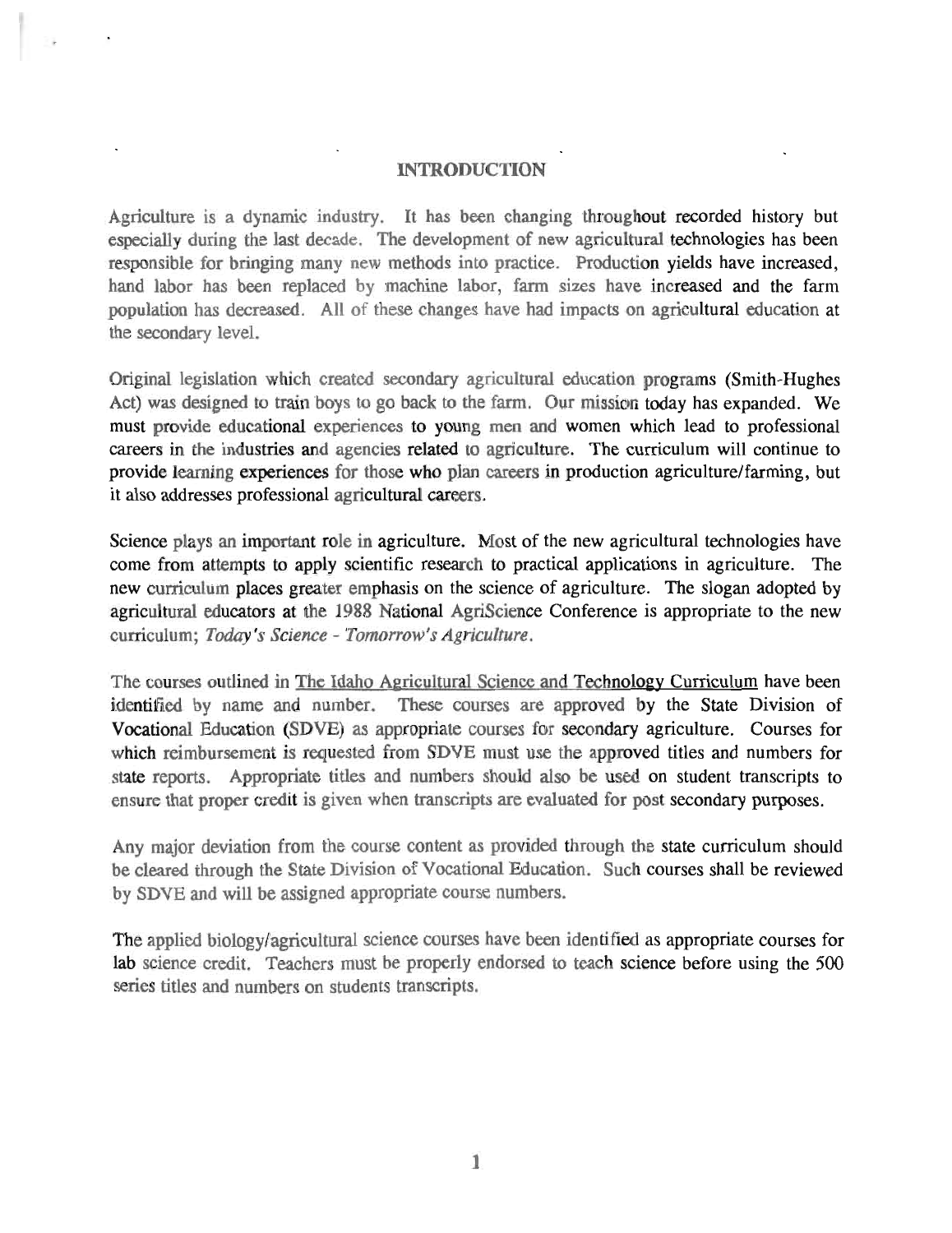#### IDAHO AGRICULTURAL SCIENCE AND TECHNOLOGY A STATEMENT OF PHILOSOPHY

The Idaho Agricultural Science and Technology Program is an organized program of instruction provided through and in harmony with public schools. It is a four year community based program which prepares students for careers in the specialized areas of production agriculture, agricultural business, supply and service, agricultural mechanics, agricultural processing, horticulture, agricultural resources, forestry, and environmental management.

Secondary agricultural programs are structured so as to provide pre-employment and entry level and advanced skill and knowledge development for the students enrolled. The curriculum consists of a series of semester/trimester length courses which are designed to track students toward a variety of agricultural career objectives. Upon completion of the program, a student should be able to enter production agriculture or secure an entry level job in agriculture or related agribusiness. Many students will elect to further their education at the post secondary level, either at a vocational technical school or four year degree granting institution.

All students enrolled in an Agricultural Science and Technology Program shall have an approved supervised agricultural experience (SAE) program. SAE programs in realistic settings provide students the opportunity to put into practice the skills and competencies acquired in the traditional school setting. All students, with the help of the instructor and their parents, shall select either a production agriculture, entrepreneurial, or cooperative program or participate in approved alternate agricultural experiences.

All students enrolled in an Agricultural Science and Technology Program are expected to become members of the FFA organization. FFA is an internal and external learning laboratory which is an integral component of the instruction in secondary agricultural education. Secondary agriculture/FFA includes instruction in leadership through public speaking, parliamentary procedure, committee work and community service activities. FFA contests and other student participation and recognition activities are related to the secondary agriculture program.

Secondary agricultural education is based on a learning by doing concept. Meaningful SAE programs and FFA activities allow students to put learned classroom and laboratory knowledges and skills into practice. The program is a year round educational process and extended service for instructors and a necessary requirement to meet the objectives of the program. A local program advisory committee shall be involved in local program operation, future planning and direction.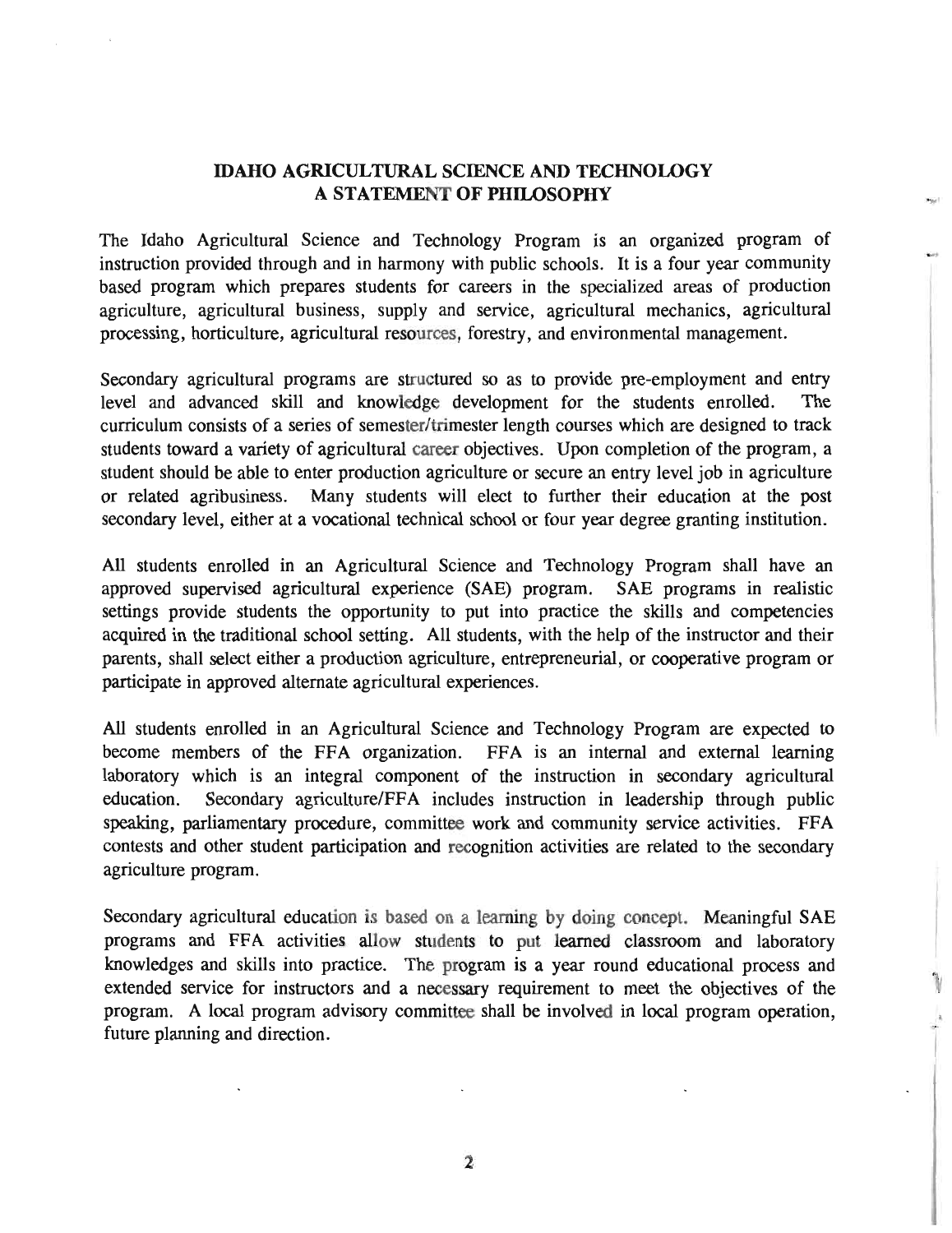# **IDAHO AGRICULTURAL SCIENCE AND TECHNOLOGY** A **STATEMENT OF OBJECTIVES**

 $\Box$ 

- o Develop agricultural competencies and the basic background knowledge to become successful in agriculture and related occupations.
- o Develop entrepreneurial, business and management skills needed by students preparing to enter agriculture and related occupations.
- o Develop an understanding of career opportunities in agriculture and the preparation needed to select and enter an agricultural occupation.
- o Develop career objectives and job-seeking, employability and job-retention skills.
- o Develop the ability to advance in an occupation through a program of continuing education and life-long learning.
- o Develop communication skills and abilities which are essential in any occupation.
- o Develop the abilities needed to exercise and follow effective leadership in fulfilling occupational, social and civic responsibilities.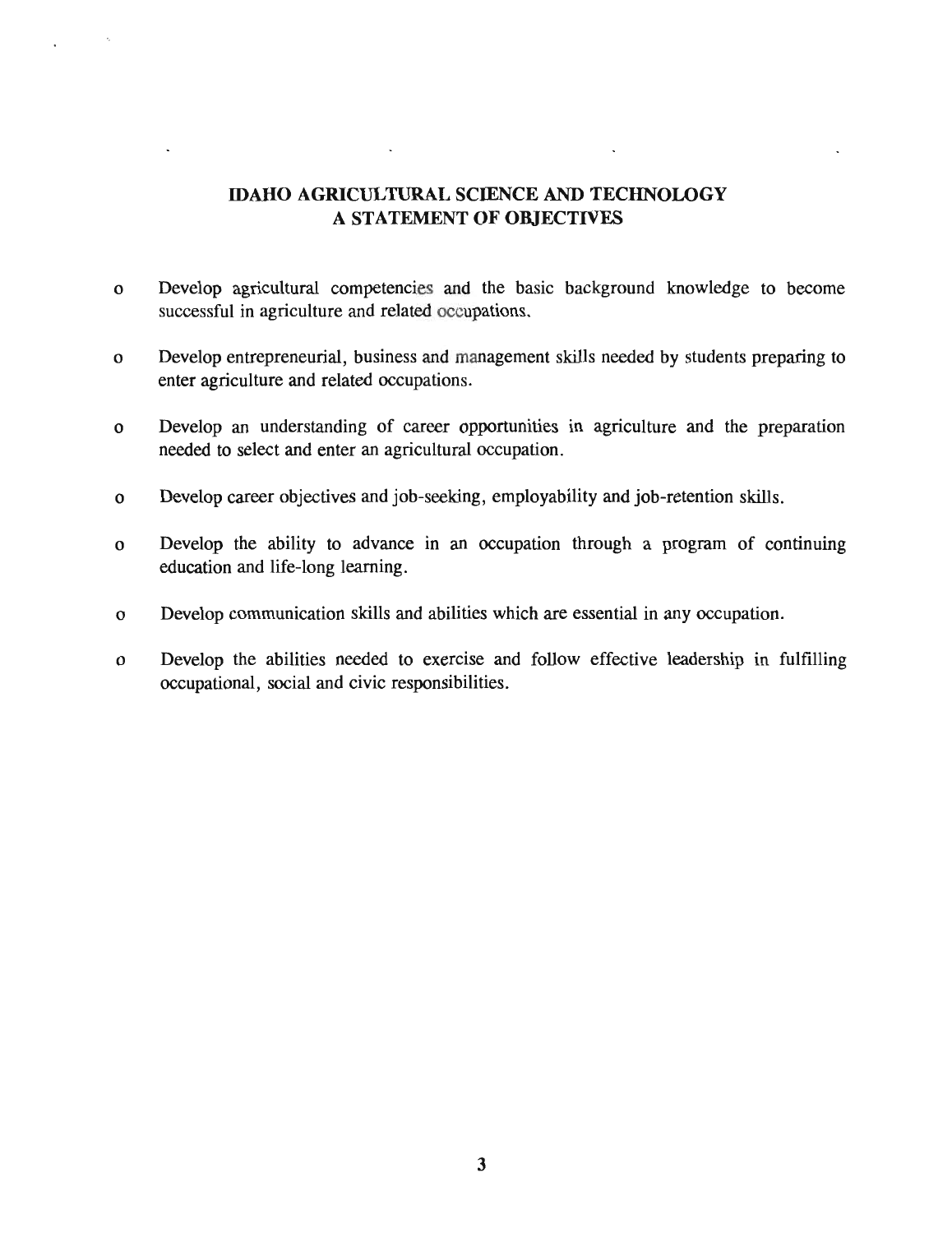# IDAHO AGRICULTURAL SCIENCE AND TECHNOLOGY A PROCESS FOR LEARNING

It is recognized that high school students are diverse, varying in background, ability, aptitude, and aspirations. A wide variety of educational approaches are needed to accommodate those differences; no single prescription can be effective for everyone. Vocational education is an alternative that builds upon the general and academic education foundations and responds to diverse learning styles. Agriculture can be justified in the secondary curriculum on this basis alone.

The following aspects of vocational education characterize it as a learning process:

- o Applied and small-group learning activities reinforce basic communication and interpersonal skills and promote their transfer to other settings.
- o Individualized instruction.
- o Abstract principles can be taught in concrete ways.
- o Cooperative learning students help each other.
- o Academic course work is applied.
- o Problem solving is incorporated--emphasis is on reasoning and critical thinking skills.
- o Development of students' competence and confidence in their abilities by applying both knowledge and skills to the tasks at hand.
- o Immediate feedback is given on how well students are performing.
- o Activities are interesting and relevant to students' lives; thus, a source of motivation.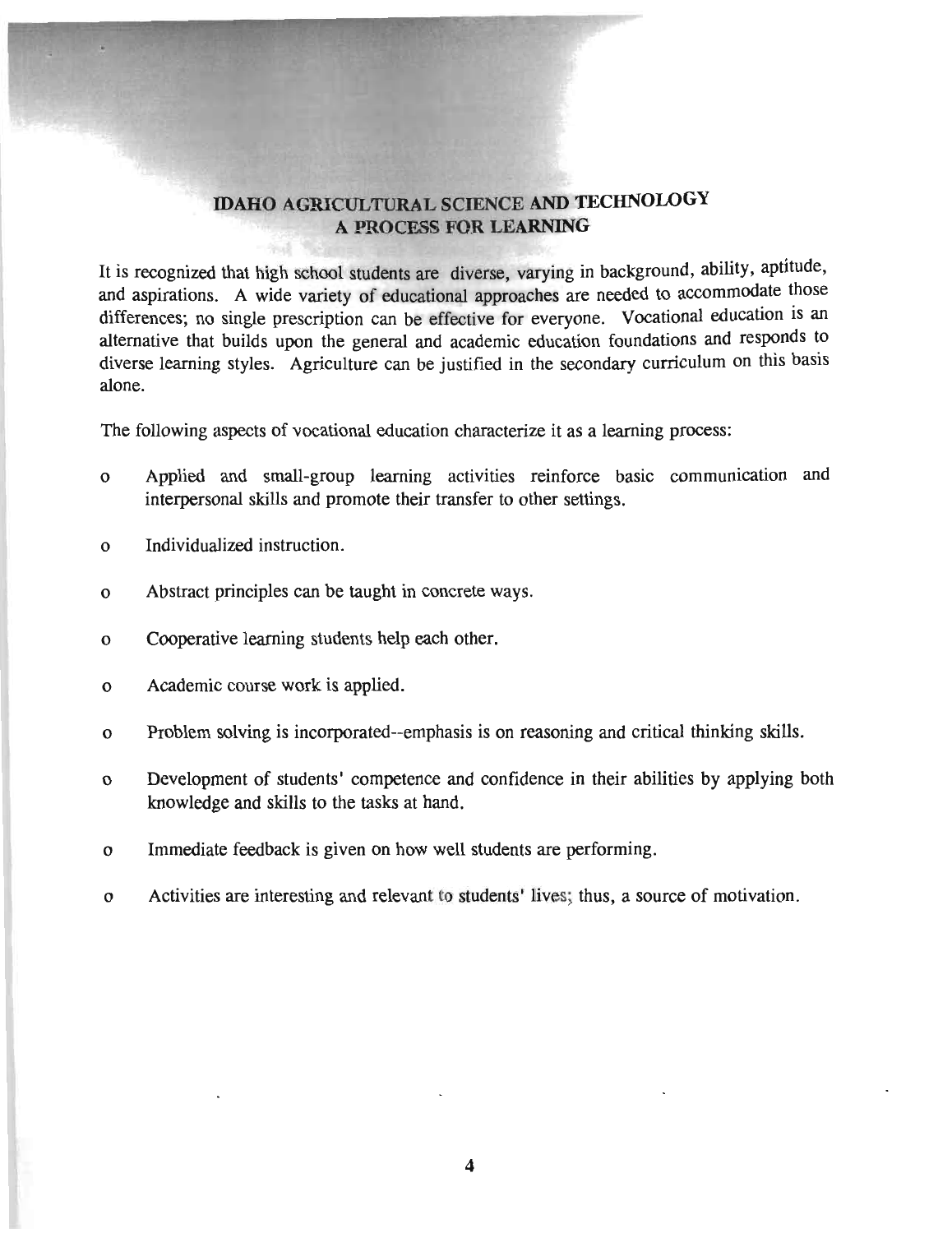# IDAHO AGRICULTURAL SCIENCE AND TECHNOLOGY **A TACTICAL PLAN**

During the Winter and Spring of 1989 representatives of various agricultural organizations and industry came together for two National Summit meetings sponsored by the National Council for Agricultural Education. The agenda was simple but not easy. There emerged a single crucial question: "How can agricultural education, which now involves more than a half million individuals, move together to meet the challenges of change?"

So much has been written in recent years about the wrenching changes brought on by the ongoing transition from the Industrial Age to the Information Age. So much, in fact, that all sectors of our society are inundated in a growing mountain of expert reports and recommendations.

Agricultural education is no exception. At least three major rivers of change are converging on agricultural education, forcing immediate reaction and suggesting that the modification process will have to be accelerated and sustained indefinitely.

ECONOMICS are turning global. People and programs in agricultural education must consider and deal with foreign markets, governments, suppliers and competition.

TECHNOLOGY is advancing at an accelerating pace. Overnight, new technology can change what agribusiness makes, how it makes or delivers it and who its competitors are. Unless educators keep pace, their students will inevitably study under obsolete curriculums.

VALUES AND LIFESTYLES have exploded into such diversity that old assumptions about the people serving or working in agriculture have become hopelessly inadequate. Anguish, confusion and conflict are natural by-products of an era in which people and organizations under pressure are left wondering: "Who are we...what do we value...what are our goals...what or whom can we count on, believe in? And what's happening to the roots we once had and the life we once loved?"

The truth is, these basic human questions are being asked, not just by people in agricultural education, but by people in virtually every industry, corporation or organization in the land.

If agricultural education is to meet the challenge of change, the profession must begin answering those questions together in a way that renews, confirms and revitalizes our collective sense of esteem, purpose and meaning.

The outcome of the National Summit was a blueprint for the future of agricultural education a national strategic plan. It included a set of value based resolutions, an overarching mission statement and seven key goals to propel us into the next decade. Tactical plans, which include specific objectives and action steps, are written and accomplished by each of the agricultural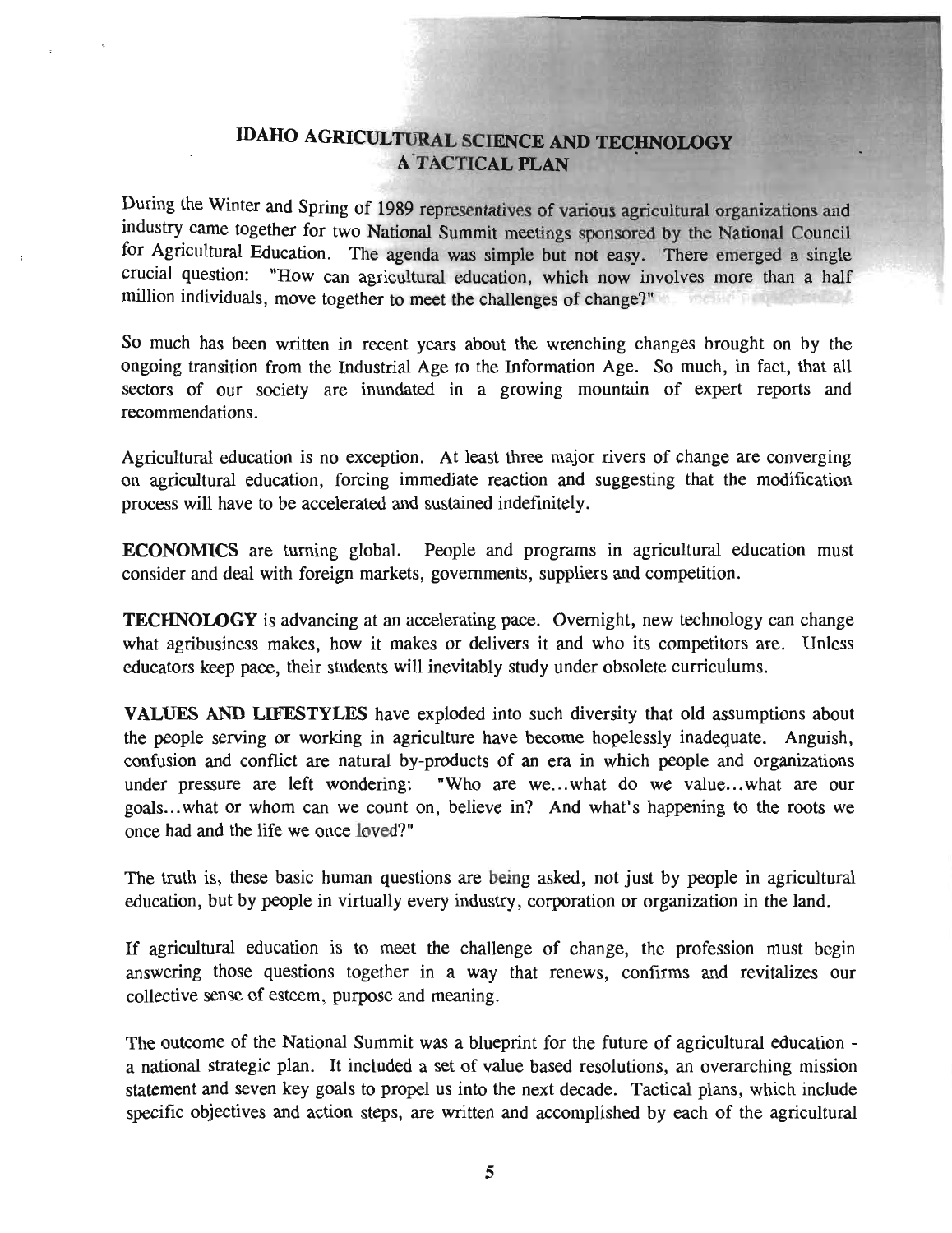organizations on an ongoing basis. The following is the tactical plan for Idaho.

# National Goal 1

To update instruction in agriculture and expand programs about agriculture.

# Action Steps

- Demonstrate to all populations and policy makers that agricultural curriculum changes have occurred, and publicize those changes.
	- Actively market agriculture programs within each community.
- Articulate between secondary and postsecondary agriculture education.
- Facilitate *agricultural literacy* through all local agriculture programs.
	- Improve student access to secondary agriculture programs.
	- Promote Ag in the Classroom and similar literacy programs in every local school district.
	- Develop a core course for undergraduate students to be taught by the college of agriculture to educate students about agriculture.
- Assist each instructor to fill the role of resident expert in agriculture (become a resource in the community for agriculture).
	- Assure that preservice agricultural education programs prepare new teachers to teach new evolving agricultural subject matter (international marketing, biotechnology).
	- Implement a plan to obtain science endorsements for agriculture teachers.
- Provide agricultural applications for basic education principles.
- Develop a long range and short term action plan for teacher inservice.
- Communicate more effectively and cultivate partnerships with leaders in the industry of agriculture.

# National Goal 2

To serve all people and groups equally and without discrimination.

- Avoid stereotyping of female and male agriculture students.
- Increase communications with business and industry regarding opportunities for minorities and special populations.
- Promote a "new image" for agriculture that goes beyond production.
- Involve minority populations in secondary agriculture and feature minority students in publications and video materials.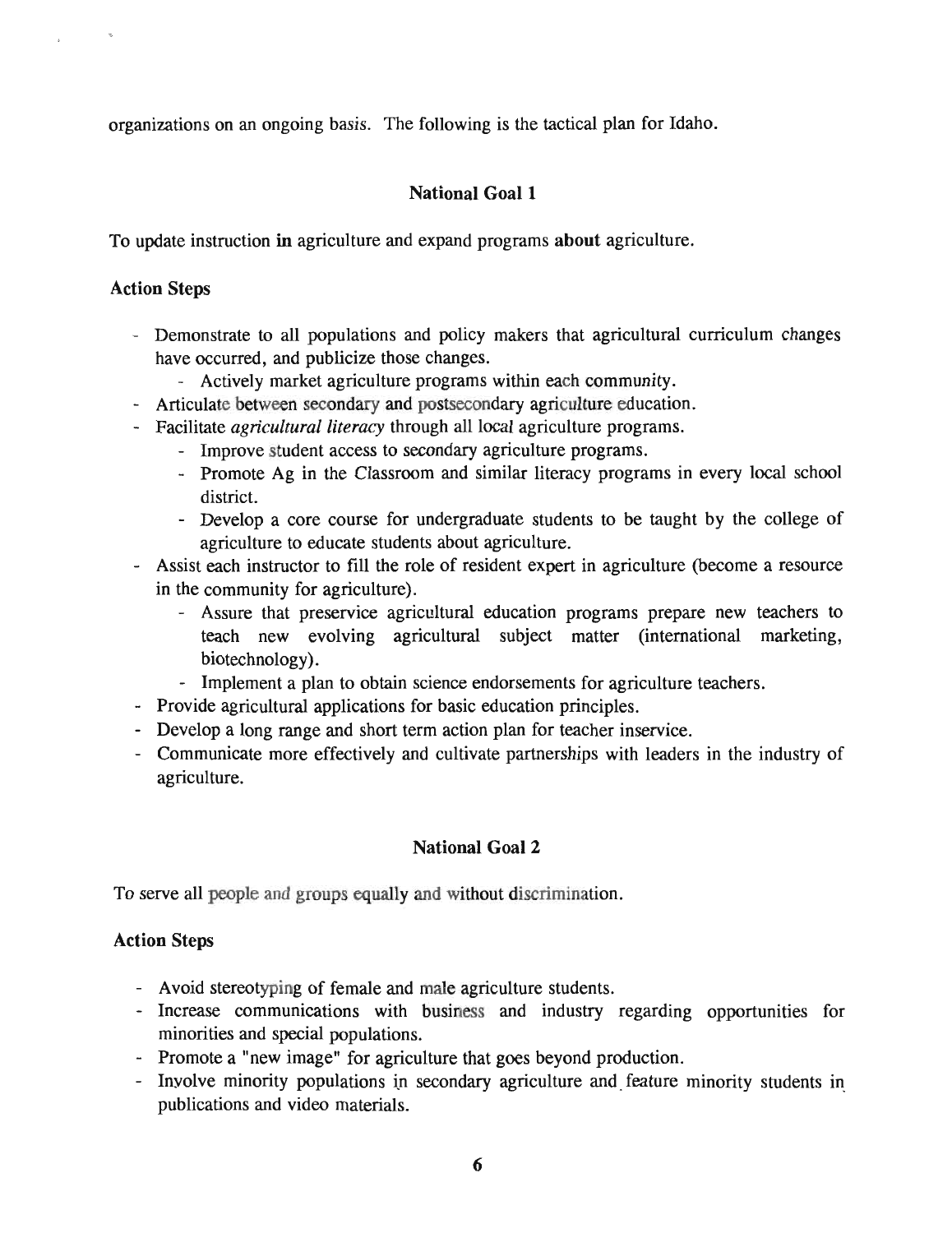- Implement the findings of the Hispanic Task Force.
- Explore new ways of delivering' vocational education to minority and other special populations that are consistent with the intent of the new federal Perkins legislation.

#### National Goal 3

To amplify and expand the "whole person" concept of education, including leadership, personal and interpersonal skills.

#### Action Steps

- Support the *Made For ExcellencelWashington Conference Program.*
- Identify, incorporate and promote basic employability skills including FFA leadership, personal skills and interpersonal skills as integral parts of the curriculum.
	- Involve agricultural industries in promoting the importance of the *whole person*  concept as it relates to success in future employment.
	- Develop an IVATA sponsored leadership camp for FFA members.
	- Expand FFA to include 7th and 8th grade students.
- Identify and support programs (K-12) that educate the whole person.
- Support and strengthen agricultural student organizations at all levels of education.
- Demand excellence in programs from teachers, administrators and students.

# National Goal 4

To develop educational programs that continually and systematically respond to the trends and demands of the marketplace.

- Develop close working partnerships with leaders and businesses in the agricultural industry.
- Organize and utilize advisory committees representative of the industry.
	- Promote better use of advisory committees in program planning and development.
		- Provide training for advisory committees.
- Upgrade instruction to reflect current technologies and practices.
- Incorporate into our instruction examples of the impact of agriculture moving into the global economy.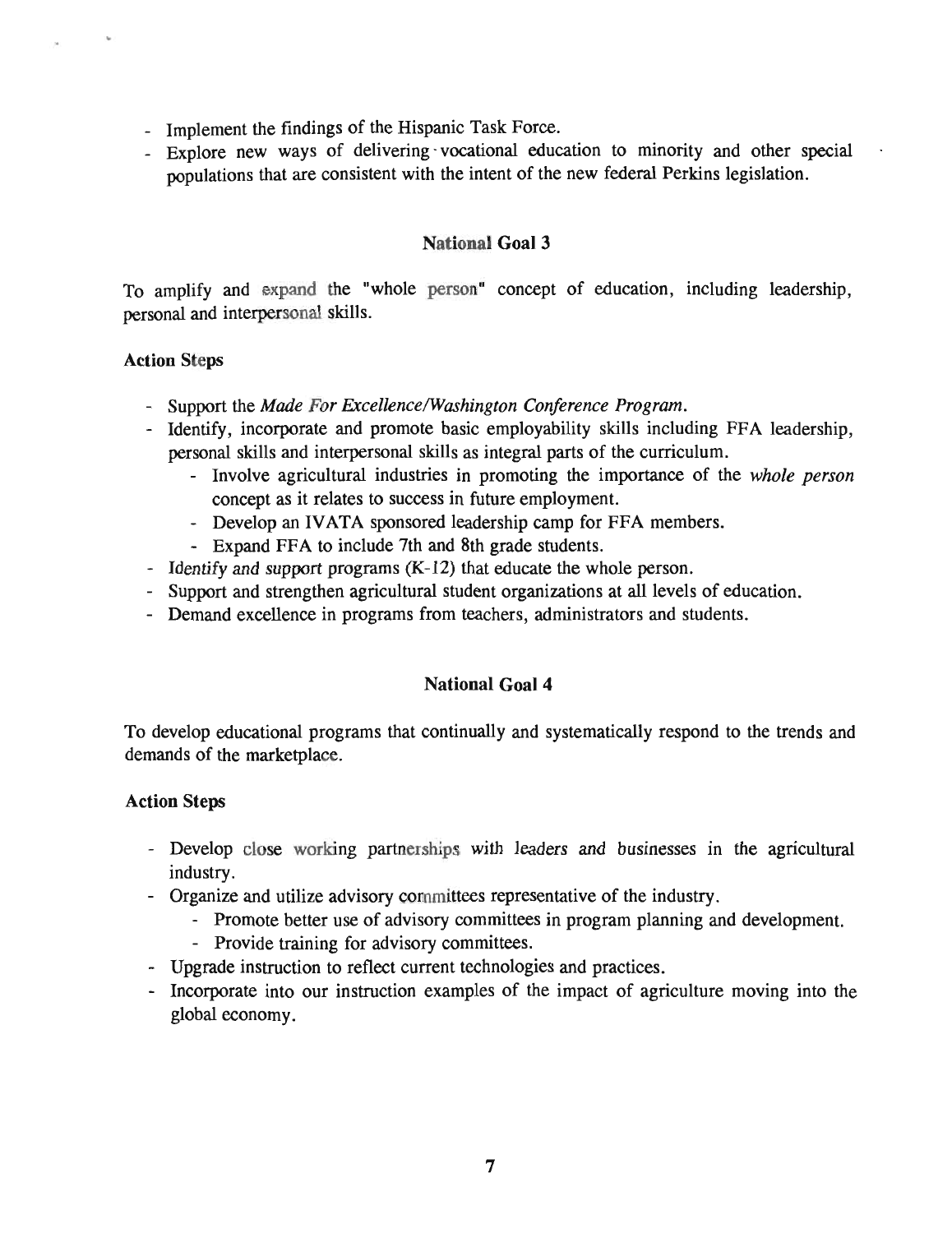# **National Goal 5**

To provide the stimuli that will foster the spirit of free enterprise and develop creative entrepreneurship and innovation.

# Action Steps

- Identify and promote examples of innovative entrepreneurship.
	- Promote, inform and communicate the message to all populations that agriculture is more than farming.
	- Develop an award program for innovative SAEP.
- Develop internships and other work related experiences in innovative and creative agriculture business settings.
- Provide entrepreneurial projects that require creative skills and that provide rewards to students.
- Encourage agriculture students to develop agricultural science projects and exhibit them in science fairs.
- Promote exciting in-school experiences that simulate the work environment i.e., greenhouse, land labs, etc.
- Make students accountable for time on task.
- Implement analytical and decision-making skills into the curriculum.
	- Promote basic employability skill development internally.
	- Use computers to enhance analytical and decision making skills; go beyond "video game" instruction.

# National Goal 6

To provide leadership and cultivate strong partnerships in the total educational system.

- Develop a state-wide tool for communication, coordination and cooperation of all agricultural education groups.
- Promote a higher level of cooperation among agencies involved in agricultural education, i.e., public schools, county extension system and postsecondary institutions.
	- Involve all FFA sister groups in meeting the goals of the state tactical plan.
- Become partners in the total educational effort of the school system and support the basic skills education efforts of the school.
	- Encourage instructors in academic areas to participate in an effort to identify and incorporate agricultural applications for basic skills.
	- Promote integration of vocational and academic education,
	- Continue to develop and promote cross-credit applied courses which will qualify as